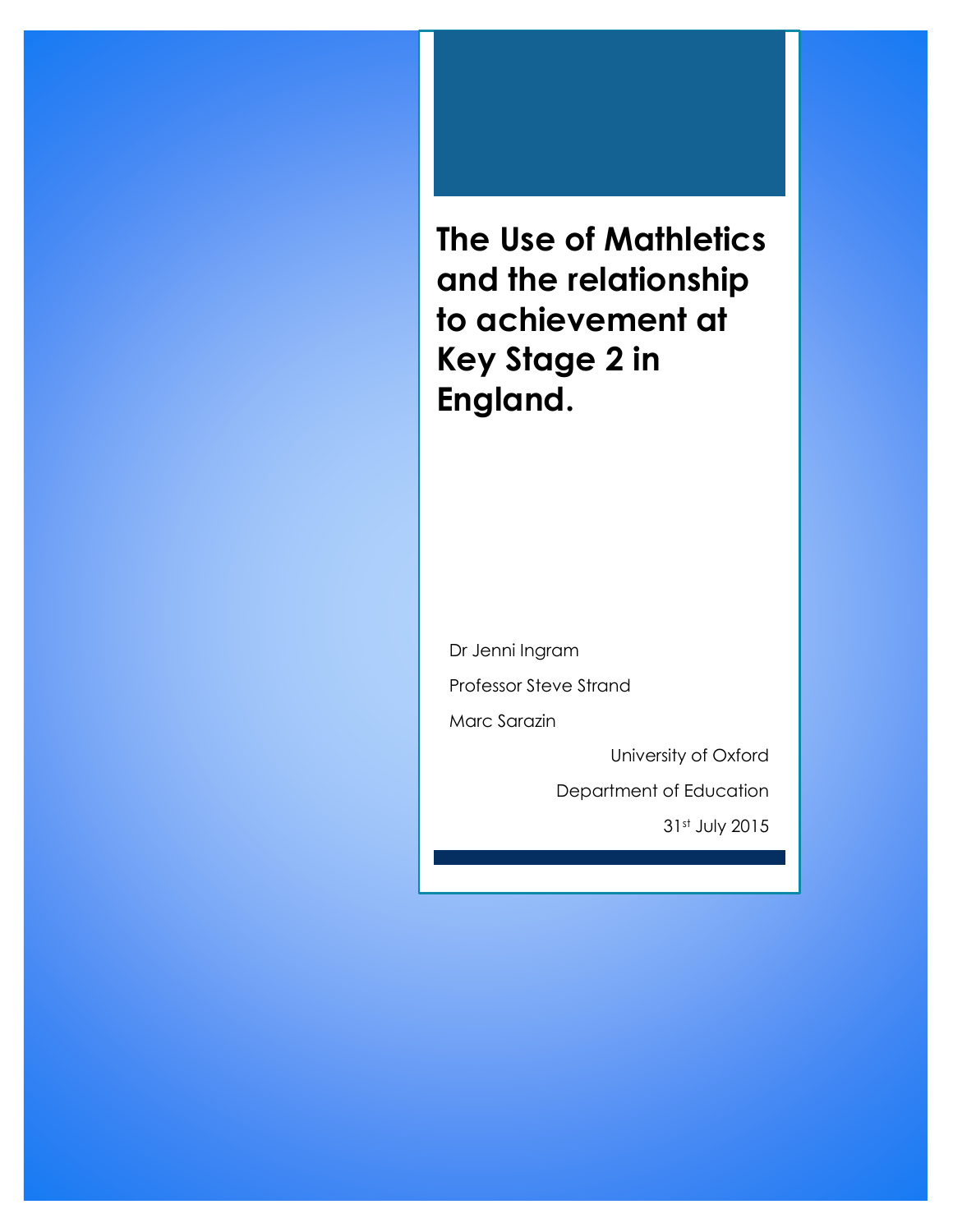# 1 Table of Contents

| 1.1.1        |                                                                                |  |
|--------------|--------------------------------------------------------------------------------|--|
| 1.1.2        |                                                                                |  |
| 1.1.3        | Overview of Mathletics usage and Key Stage 2 school performance in             |  |
|              |                                                                                |  |
| $\mathbf{2}$ |                                                                                |  |
| 2.1          |                                                                                |  |
| 3            | Use of Mathletics and the association with School Performance in Mathematics 7 |  |
| 3.1          | Use of Mathletics and the Proportion of Pupils making at least 2 Levels of     |  |
|              |                                                                                |  |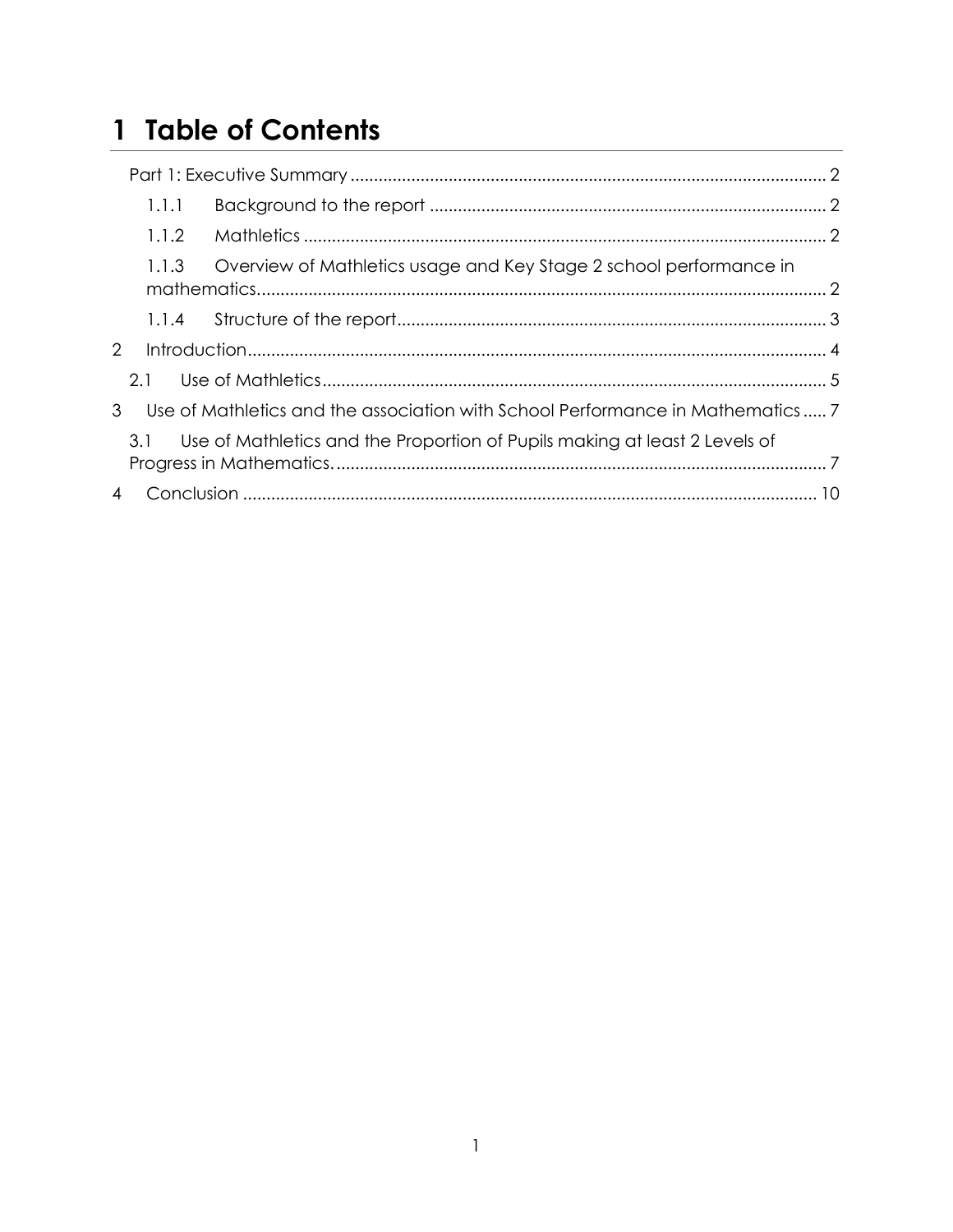### **Part 1: Executive Summary**

#### <span id="page-2-1"></span><span id="page-2-0"></span>**1.1.1 Background to the report**

The project was commissioned by 3P Learning to analyse the evidence from the Department for Education data and Mathletics usage data. The aim was to explore the impact of using Mathletics on Key Stage 2 school assessment results in 2014.

The key questions addressed by the project were:

- Is there an association between whether a school has used Mathletics and the school's Key Stage 2 mathematics results?
- Is there a relationship between the length and extent of use (as measured by the average number of activities completed by pupils in a school) and the school's Key Stage 2 mathematics results?
- Does the nature of the school affect the impact of Mathletics on the school's Key Stage 2 mathematics results?

This report presents an analysis of the most recent England Key Stage 2 performance tables from 2014 and Mathletics user data with respect to the questions above.

#### <span id="page-2-2"></span>**1.1.2 Mathletics**

Mathletics is an online numeracy product for schools and pupils that is widely used both by schools in the UK and internationally. In 2014, 4127 schools used Mathletics at Key Stage 2 in England. Mathletics includes a wide range of tasks and activities for pupils as well as teaching resources and assessment resources. For the purposes of this study, Mathletics usage is determined by the average number of curriculum activities completed by schools.

#### <span id="page-2-3"></span>**1.1.3 Overview of Mathletics usage and Key Stage 2 school performance in mathematics.**

We analysed the headline figures from the 2014 School Performance data on the mathematics national assessment results.

Key conclusions are:

- Schools where, on average, pupils completed at least 3 curriculum activities per week had a significantly larger proportion of pupils who made at least 2 levels progress in mathematics
- Schools where, on average, pupils completed at least 3 curriculum activities per week had a significantly higher proportion of pupils who achieved at least a level 4 in mathematics.
- Schools where, on average, pupils completed at least 3 curriculum activities per week also had a significantly higher proportion of pupils who achieved at least a level 5 and a significantly higher proportion of pupils who achieved a level 6 in mathematics, the highest level possible.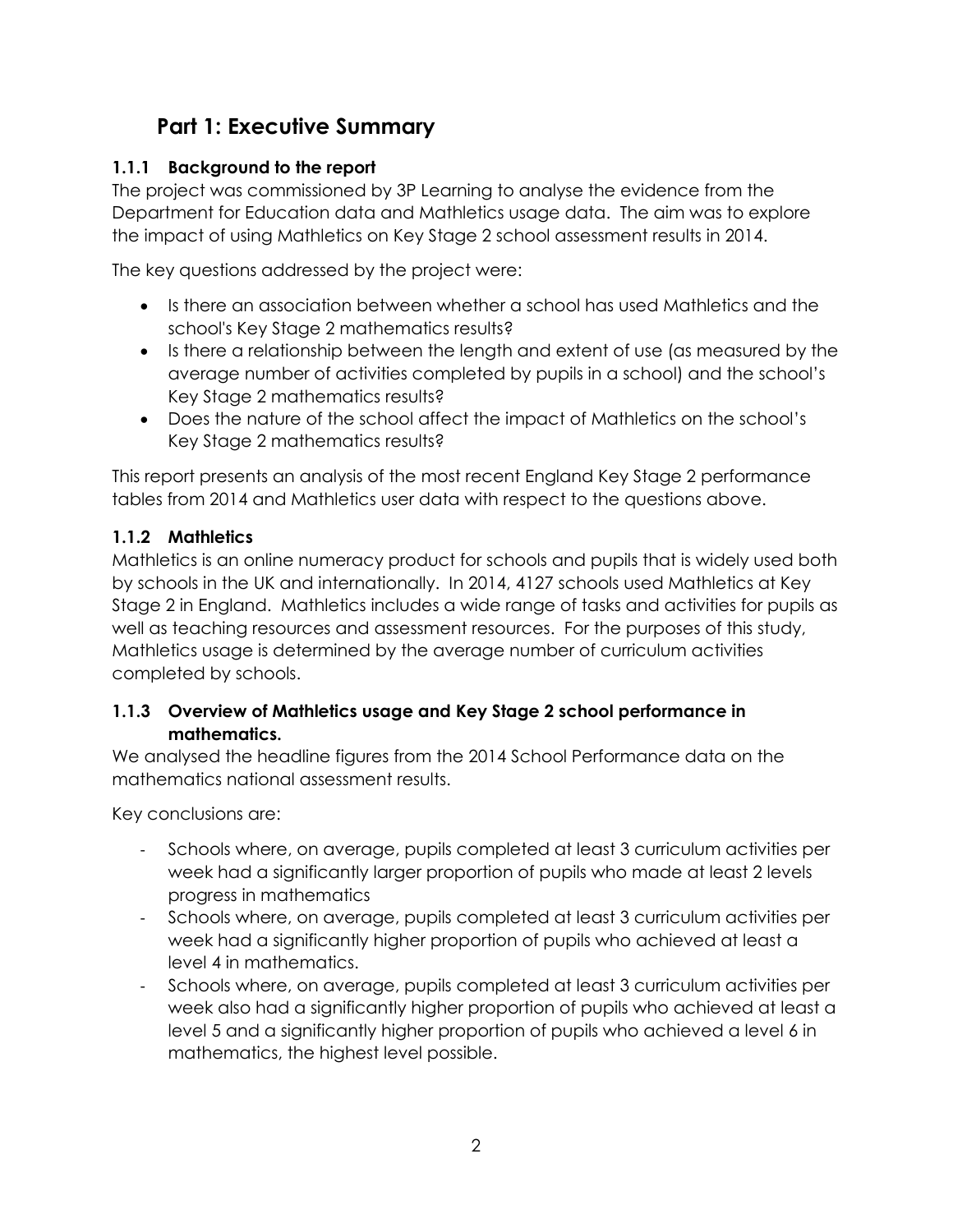#### <span id="page-3-0"></span>**1.1.4 Structure of the report**

This report is presented in 3 parts:

Part 1 of the report is this executive summary of the main findings.

Part 2 gives the background to the research and outlines the research questions addressed in the report. It outlines the data that is recorded in the Department for Education tables and the data that was provided by Mathletics.

Part 3 explores the association between a school's use of Mathletics and the school's performance on the Key Stage 2 national assessments.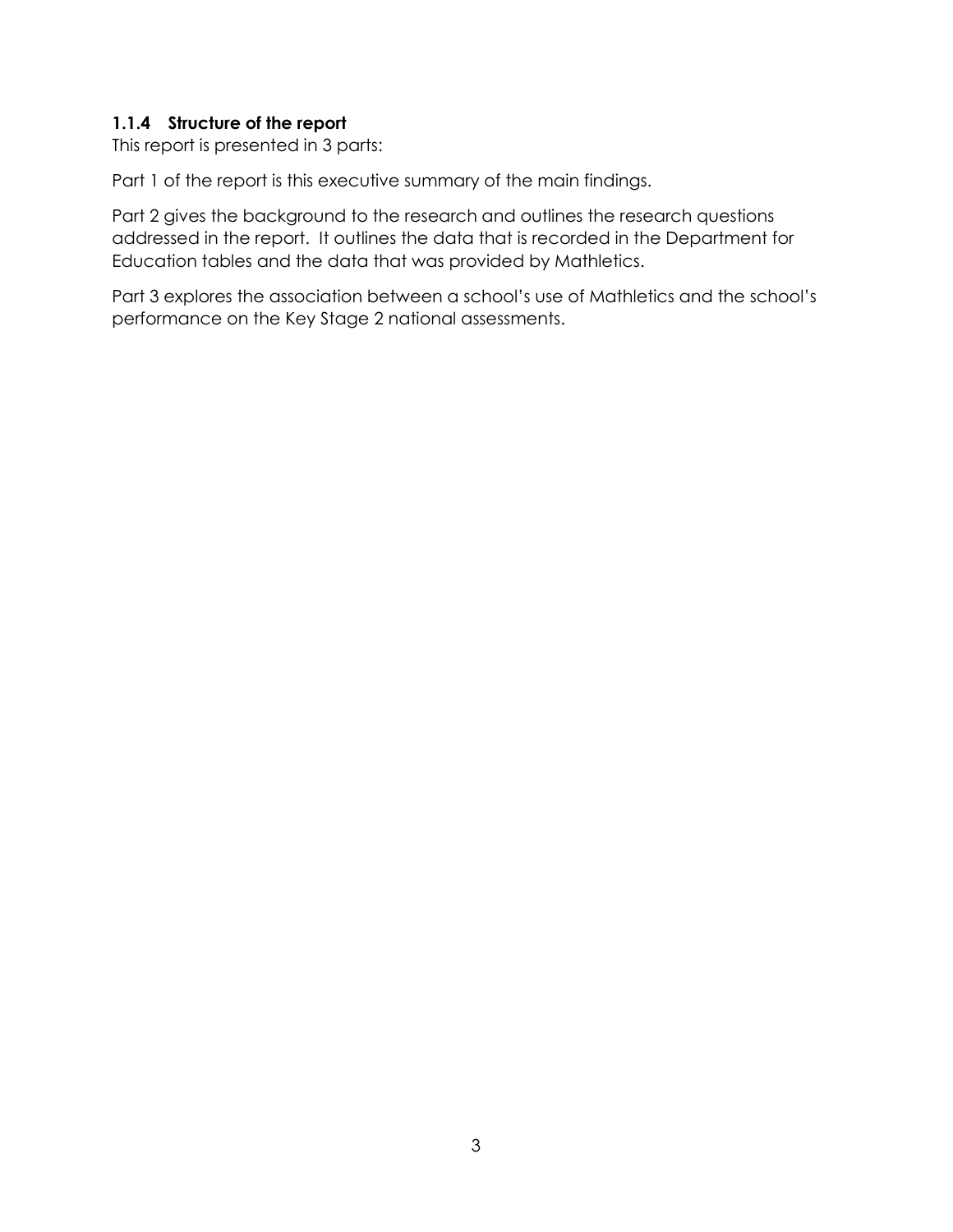## <span id="page-4-0"></span>**2 Introduction**

The number of primary schools using Mathletics is increasing, from 3721 primary schools using Mathletics in 2012 to 4127 schools in 2014. In this study the mathematics performance of 13,010 schools were analysed, with 30.1% of these schools using Mathletics.

The 2014 Key Stage 2 achievement results were taken from the Department for Education school performance tables and included the Key Stage 2 test results for over 13,000 schools. This study focused on some of the key mathematics results that are widely used in league tables, such as the proportion of pupils making at least 2 levels of progress at Key Stage 2 and the proportion of pupils achieving at least a level 4 in the Key Stage 2 mathematics national assessment. Individual pupil results have not been collected and analysed in this project; it focuses solely on average school results.

The 2014 Department for Education Key Stage 2 performance tables include independent schools, special schools and schools that have their performance data suppressed when there are fewer than 6 pupils that can be considered for the particular measure. This study focused on the proportion of pupils making at least 2 levels progress in mathematics at KS2 and the proportion of pupils achieving a level 4 or above in the KS2 mathematics assessment. Only mainstream state schools, including academies, where the outcomes of these measures are available have been included. This resulted in the analysis of the performance of 12938 schools.

The Mathletics data consisted of the number of users registered for each school and the total number of curriculum activities completed by all users in the school. Mathletics is made up of a variety of resource types but only the completion of curriculum activities is considered in this study. Additionally, for the purposes of this project, usage is determined by the number of curriculum activities completed on average in schools. A curriculum activity is comprised of a set of 10 questions that are completed by pupils. There are additional resources outside the core curriculum activities within Mathletics which are not considered in this study. So whilst the average number of activities completed by pupils has been declining during the period, this does not take into account the other resources available through Mathletics that have been introduced during this period.

The focus of the analysis in this report considers both whether Mathletics is used by a school and how often pupils are using Mathletics. A very small number of schools had far more users of Mathletics than pupils for a variety of reasons. These schools were excluded from the analyses because they often resulted in an underestimate of the amount of use of Mathletics by schools in terms of the average number of activities completed per pupil.

The study also looked at the level of usage in Mathletics schools to ascertain if there was a relationship between higher levels of usage and the Key Stage 2 mathematics attainment measures for schools. It also considered contextual features of the schools,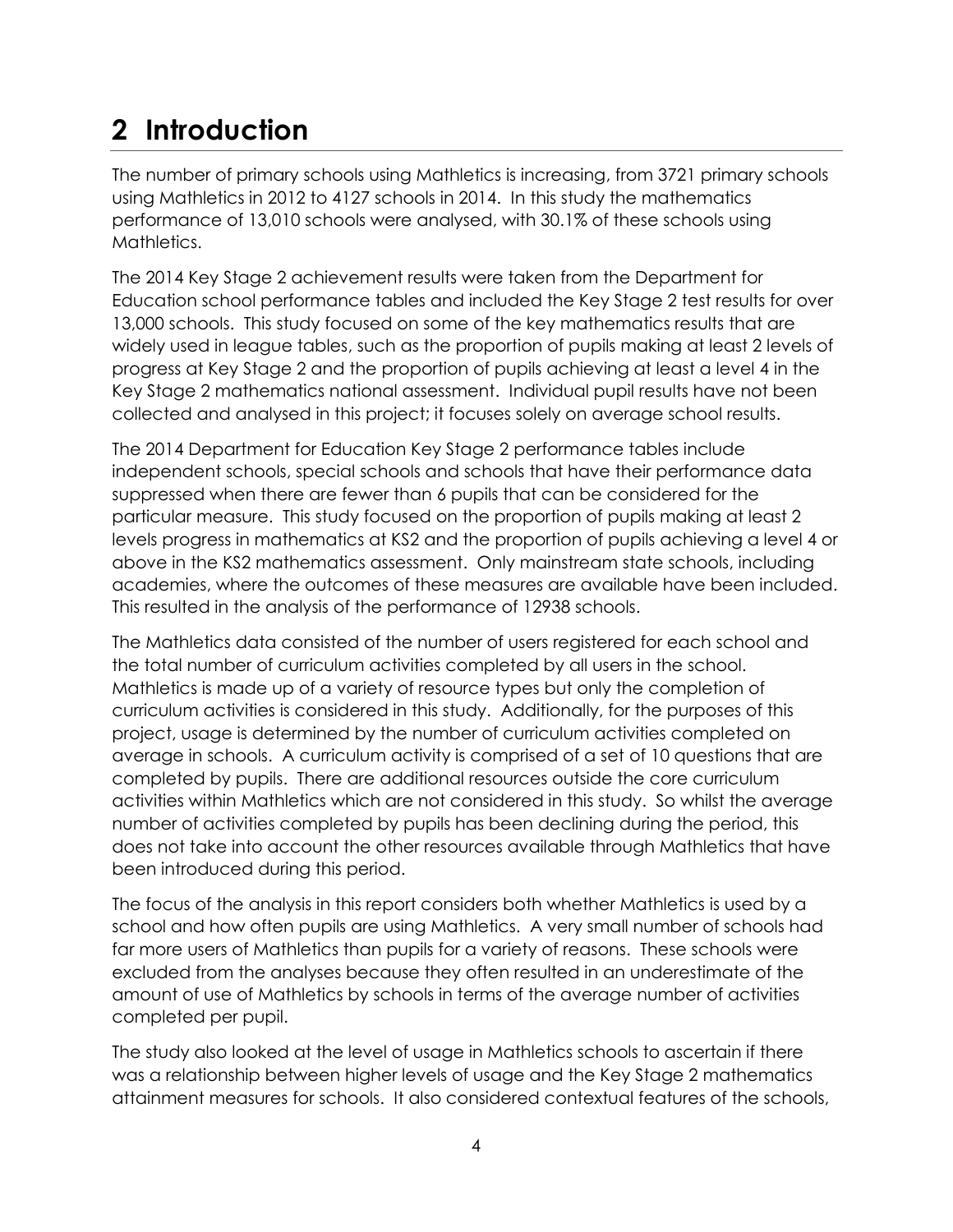such the proportion of pupils claiming Free School Meals (FSM). Schools were categorised according to the proportion of pupils claiming Free School Meals. Schools were grouped into quintiles so that the first group contained the 20% of schools that had the lowest proportion of pupils claiming free school meals and the last group contained the 20% of schools that had the highest proportion of pupils claiming free school meals.

### <span id="page-5-0"></span>**2.1 Use of Mathletics**

The number of mainstream state schools using Mathletics rose from 3,564 schools in 2012 to 3,920 schools in 2014 as can be seen in [Figure 1.](#page-5-1) This is an increase from 28.5% of mainstream state schools to 30.1%. Independent schools, international schools, and special schools were omitted from these figures.



<span id="page-5-1"></span>*Figure 1: Proportion of Schools Using Mathletics 2012-2014*

Schools where the number of users was similar to or less than the total number of pupils were included in the subsequent analyses, which resulted in only a few schools in each year being omitted from the analysis as can be seen in [Table 1.](#page-5-2) The average number of activities completed per pupil is across an academic year, from September 2013 to August 2014 and is the total number of activities completed by users in a school divided by the number of users. This measure represents the average usage for a school and does not reflect the individual variation in usage within a school.

<span id="page-5-2"></span>*Table 1 : Number of schools using Mathletics for 2012-14 and the average number of activities completed per pupil for those included in the analysis.*

|      | Number of Schools<br>using Mathletics | Number of Schools<br>included in the<br>analysis. | Average number<br>of activities<br>completed per<br>pupil |
|------|---------------------------------------|---------------------------------------------------|-----------------------------------------------------------|
| 2012 | 3721                                  | 3700                                              | 44.27                                                     |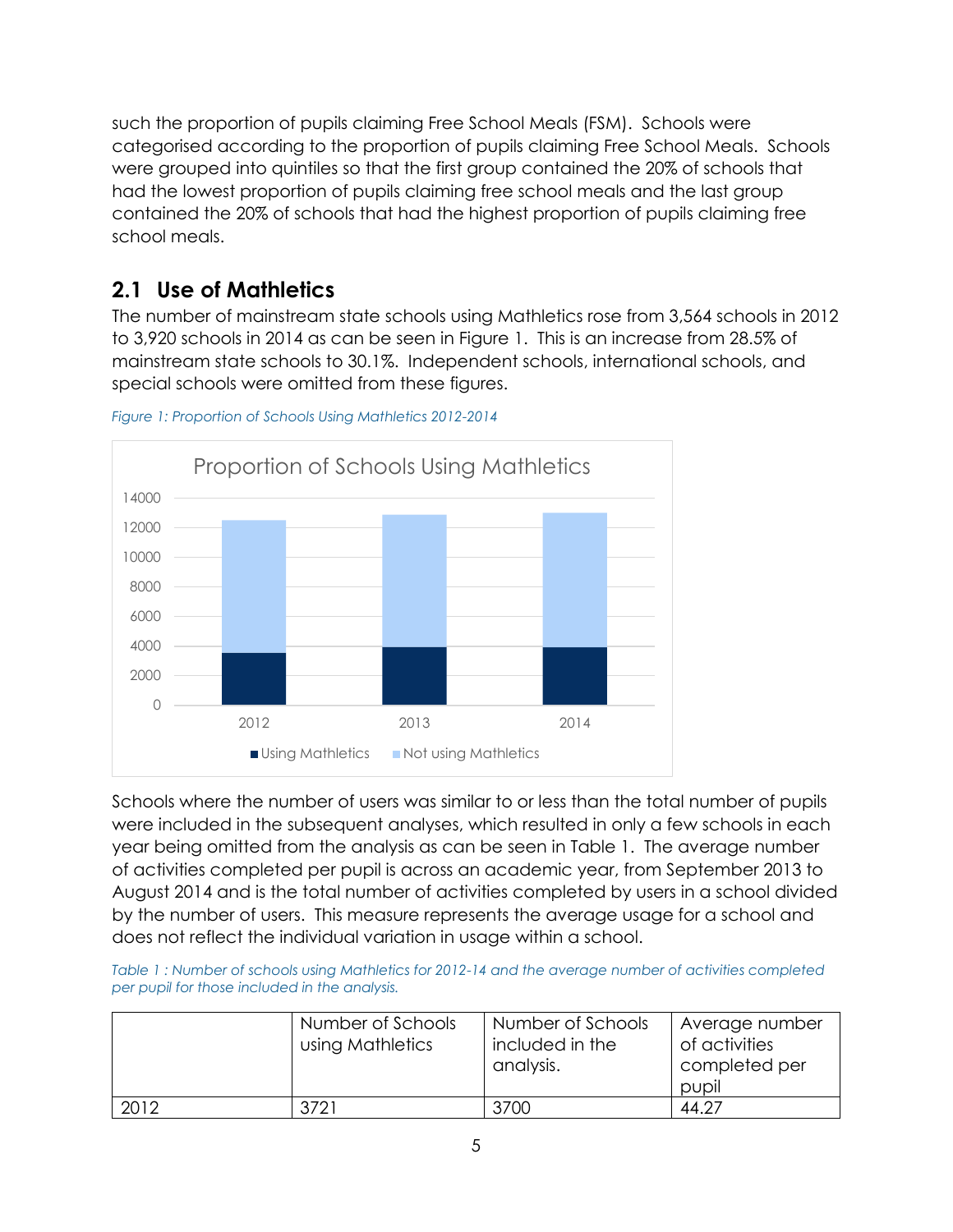| 2012<br>ZU I<br>┙י | $1 \cap C$<br>$\Delta$<br>◡∠ | $\sim$ $\sim$<br>4    | $\overline{\phantom{a}}$<br>4<br>.uz |
|--------------------|------------------------------|-----------------------|--------------------------------------|
| $\bigcap$ 1<br>ZU. | 107<br>◢<br>∸                | $\sim$ $ -$<br>- 405. | $\sim$ $\rightarrow$<br>,,,,         |

The usage of Mathletics within schools was also considered in terms of the average number of activities completed by pupils each school week. The school year is taken as being 38 weeks and schools were grouped according to whether pupils completed less than 1 activity each week, between 1 and 2 activities each week, between 2 and 3 activities and more than 3 activities per week. The number of schools with pupils completing between 4 and 5 or more than 5 activities per week was small and therefore statistically limited so these groups were combined with the schools with pupils completing between 3 and 4 activities each week. The number of schools in each category for 2012 to 2014 is show in [Table 2](#page-6-0)

<span id="page-6-0"></span>*Table 2: Number of schools for each category of the average number of activities per pupil per week for 2012-2014.* 

|      | Under 1      | Between 1      | Between 2      | More than 3    |
|------|--------------|----------------|----------------|----------------|
|      | activity per | and 2          | and 3          | activities per |
|      | week         | activities per | activities per | week           |
|      |              | week           | week           |                |
| 2012 | 1958         | 1170           | 316            | 161            |
| 2013 | 2338         | 1204           | 315            | 152            |
| 2014 | 2427         | 151            | 284            | 125            |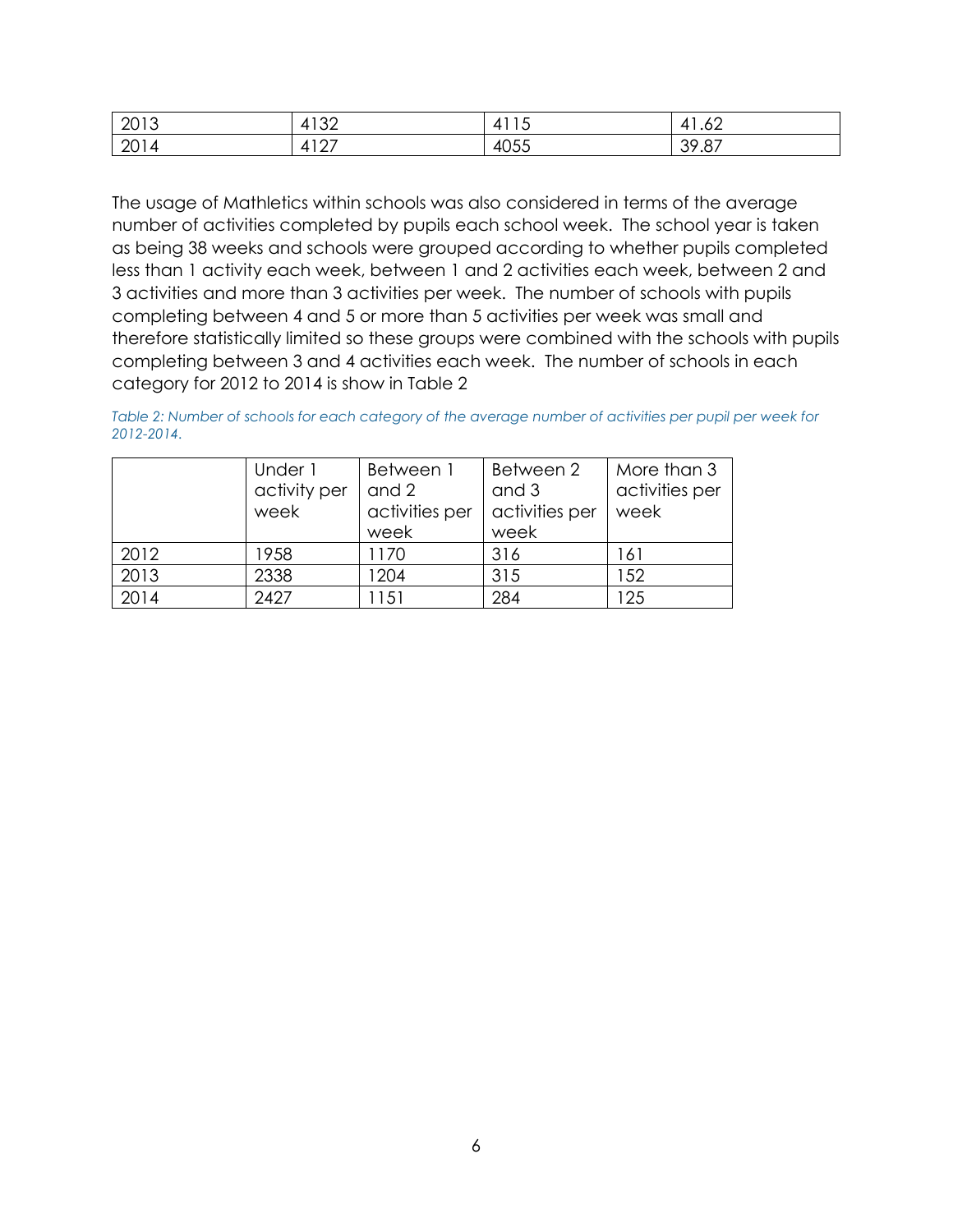### <span id="page-7-0"></span>**3 Use of Mathletics and the association with School Performance in Mathematics**

### <span id="page-7-1"></span>**3.1 Use of Mathletics and the Proportion of Pupils making at least 2 Levels of Progress in Mathematics.**

The more Mathletics activities schools complete, the better their performance tends to be[.Table 3](#page-7-2) shows the proportion of pupils making at least 2 levels of progress during KS2 with respect to the average number of Mathletics activities completed per pupil per week. Schools where pupils completed on average at least 3 activities per week had a significantly higher proportion of pupils who made at least 2 levels of progress compared to schools that did not use Mathletics. This was the case in both 2013 and 2014. Whilst the proportion of pupils making at least 2 levels progress in schools where pupils completed between 1 and 2 activities, and between 2 and 3 activities, were larger than the proportions in schools that did not use Mathletics, these differences are not significant.

To put it simply, in schools where pupils completed on average at least 3 activities each week a higher proportion of pupils made 2 or more levels of progress in mathematics during Key Stage 2. This was the case in both 2014 and 2013. This proportion of pupils making at least 2 levels of progress in mathematics in Key Stage 2 is maximised when pupils complete at least 114 activities on average per year.

|      | <b>No</b><br><b>Mathletics</b> | Up to $1$<br>activity per<br>pupil per<br>week | Between 1<br>and 2<br>activities<br>per pupil<br>per week | Between 2<br>and 3<br>activities<br>per pupil<br>per week | More than 3<br>activities<br>per pupil<br>per week |
|------|--------------------------------|------------------------------------------------|-----------------------------------------------------------|-----------------------------------------------------------|----------------------------------------------------|
| 2012 | 88.44                          | 87.84                                          | 87.89                                                     | 88.70                                                     | 89.61                                              |
| 2013 | 89.14                          | 89.04                                          | 88.74                                                     | 89.68                                                     | $91.34**$                                          |
| 2014 | 90.59                          | 90.56                                          | 90.65                                                     | 90.44                                                     | 93.38***                                           |

<span id="page-7-2"></span>*Table 3: Proportion of pupils making at least 2 levels of progress during KS2 by average number of activities per pupil per week.*

Statistical significance levels, \* 0.05, \*\* 0.01, \*\*\*0.001

[Figure 2](#page-7-3) illustrates the association between the average number of activities completed and the proportion of pupils making at least 2 levels progress in mathematics during Key Stage 2.

<span id="page-7-3"></span>*Figure 2: The association between the number of activities completed on average each week and the proportion of pupils achieving at least 2 levels progress in mathematics.*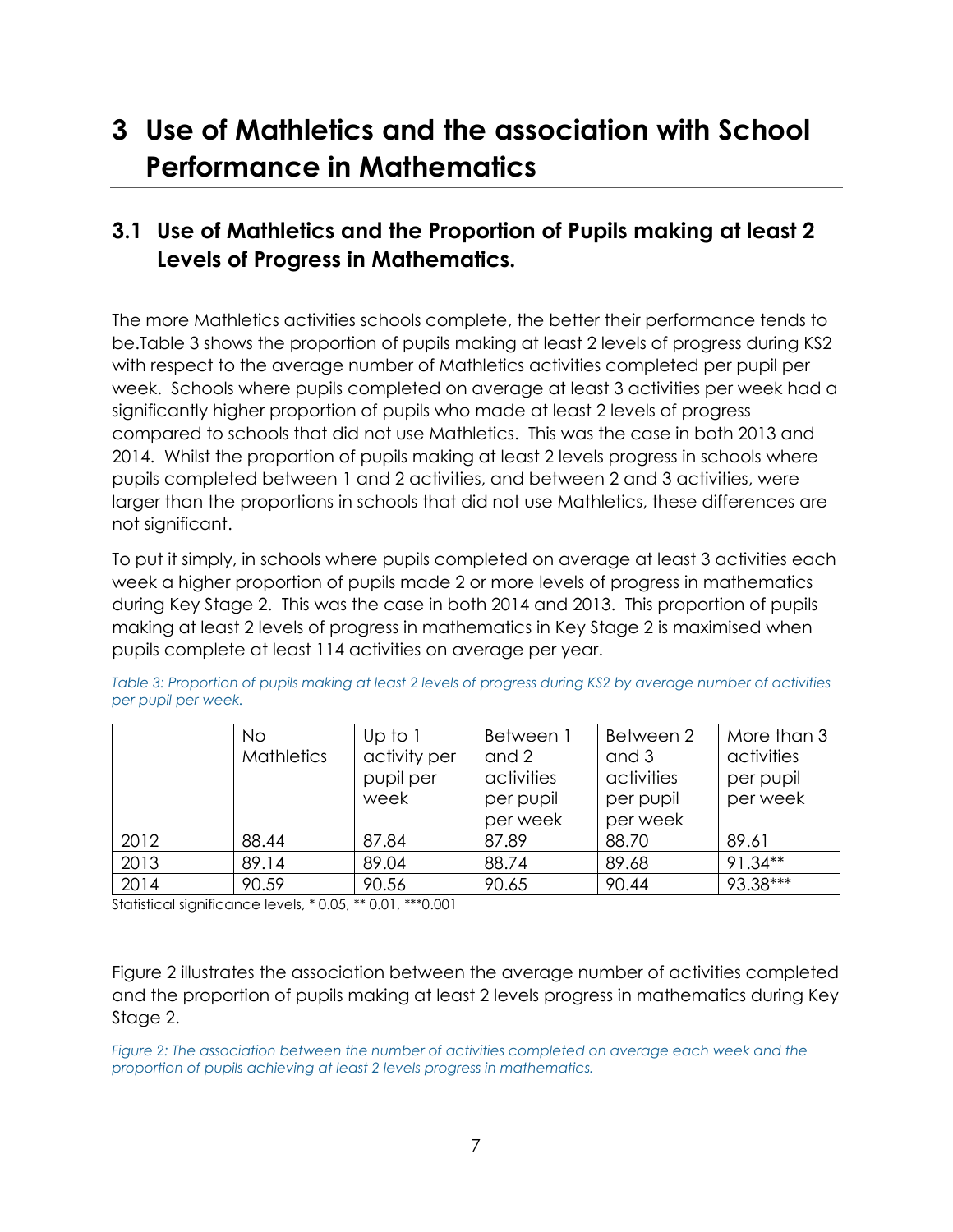

The differences in the average proportion of pupils making at least 2 levels progress in mathematics during Key Stage 2 between schools where students completed at least 3 activities on average per week and schools were pupils completed less than 1 activity per week on average were also highly significant in 2013 and 2014.

Table 4 shows there is little difference in the proportion of pupils making at least 2 levels of progress during Key Stage 2 between schools that use Mathletics and schools that do not when the amount of use of Mathletics is not taken into account.

|                                        | 2012   | 2013  | 2014  |
|----------------------------------------|--------|-------|-------|
| Schools not using<br><b>Mathletics</b> | 88.44  | 89.14 | 90.59 |
| Schools using<br><b>Mathletics</b>     | 88.01* | 89.09 | 90.67 |

*Table 4: Proportion of pupils making at least 2 levels of progress during Key Stage 2.*

Statistical significance levels, \* 0.05, \*\* 0.01, \*\*\*0.001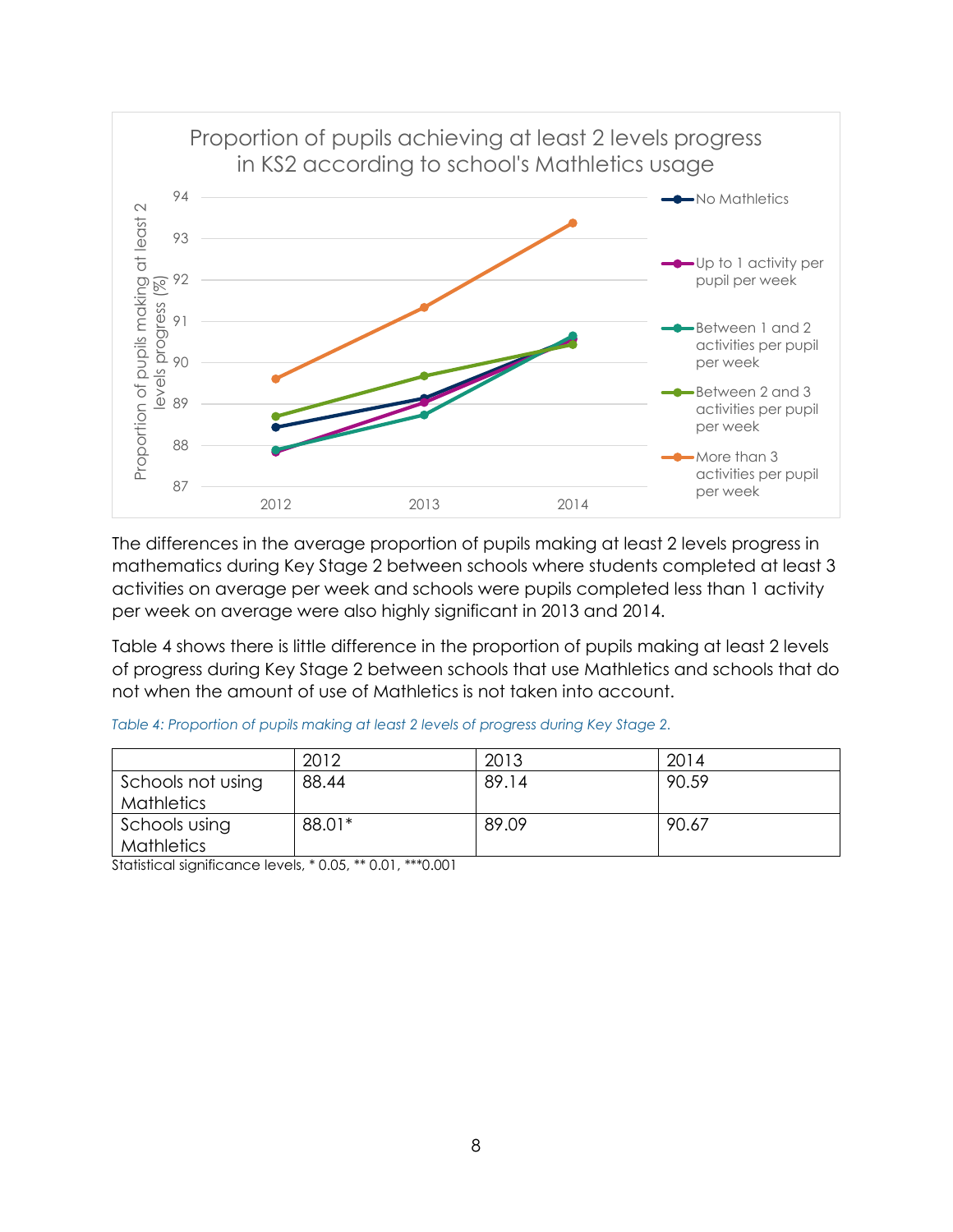Similar results are found when considering the proportion of pupils who achieve a level 4 or above, a level 5 or above, or a level 6 in mathematics at the end of Key Stage 2 as well as the Total Average Point Score for schools which also takes into account attainment in reading and writing. Again, schools where on average pupils completed at least 3 activities per week had a significantly higher proportion of pupils achieving a level 4, 5 and 6 at the end of KS2 compared to schools that did not use Mathletics in 2014.

[Table 5](#page-9-0) also shows that the proportion of pupils achieving a level 6 in mathematics was higher for schools where the average number of activities completed per week was greater than 1 compared to schools that do not use Mathletics. These proportions were significantly higher for schools where pupils completed between 1 and 2 activities and 3 or more activities on average per week compared to schools that do not use Mathletics.

|             | <b>No</b>         | Up to $1$    | Between 1  | Between 2  | More than 3 |
|-------------|-------------------|--------------|------------|------------|-------------|
|             | <b>Mathletics</b> | activity per | and 2      | and 3      | activities  |
|             |                   | pupil per    | activities | activities | per pupil   |
|             |                   | week         | per pupil  | per pupil  | per week    |
|             |                   |              | per week   | per week   |             |
| Level 4     | 87.27             | 86.91        | 87.43      | 86.57      | 89.96**     |
| Level 5     | 42.14             | $41.23*$     | 43.13      | 42.71      | 45.58*      |
| Level 6     | 8.61              | 8.56         | $9.52***$  | 9.37       | $10.74**$   |
| Total       | 28.94             | 28.85*       | $29.05*$   | 28.99      | $29.31*$    |
| average     |                   |              |            |            |             |
| point score |                   |              |            |            |             |

<span id="page-9-0"></span>*Table 5: Proportion of pupils achieving a level 4, 5 or 6 in mathematics at KS2 by average number of activities per pupil per week.*

Statistical significance levels, \* 0.05, \*\* 0.01, \*\*\*0.001